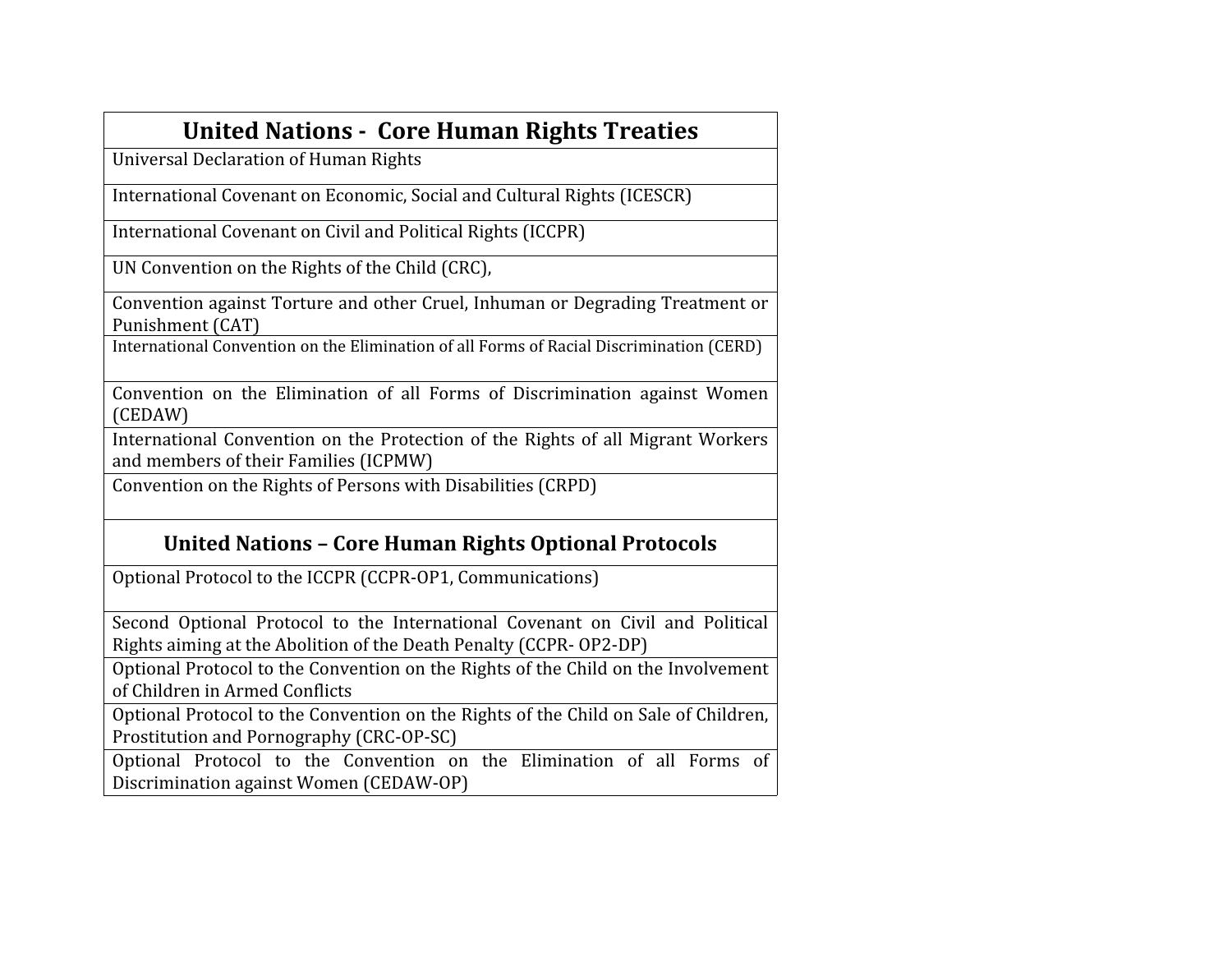Optional Protocol to the Convention on the Rights of Persons with Disabilities (CRPD-OP)

Convention relating to the Status of Refugees

Protocol relating to the Status of Refugees

1926 Slavery Convention

Supplementary Convention on the Abolition of Slavery, the Slave Trade and Institution and Practices Similar to Slavery (1956)

Constitution of the WHO, 1946

UN Convention against Trans-national Organized Crime

Protocol Against Smuggling of Migrants by Land, Sea and Air, Supplementing the UN Convention against TOC

Protocol to Prevent, Suppress and Punish Trafficking in Persons, Especially Women and Children, Supplementing the UN Convention against TOC

Convention for the Suppression of the Traffic in Persons and of the Exploitation of the Prostitution of Others,

Convention on the Civil Aspects of International Child Abduction (Hague)

Convention on Protection of Children and Co-operation in Respect of Intercountry Adoption (Hague)

## **African Union Instruments**

Constitutive Act of the African Union

African Charter on Human and Peoples Rights (ACHPR).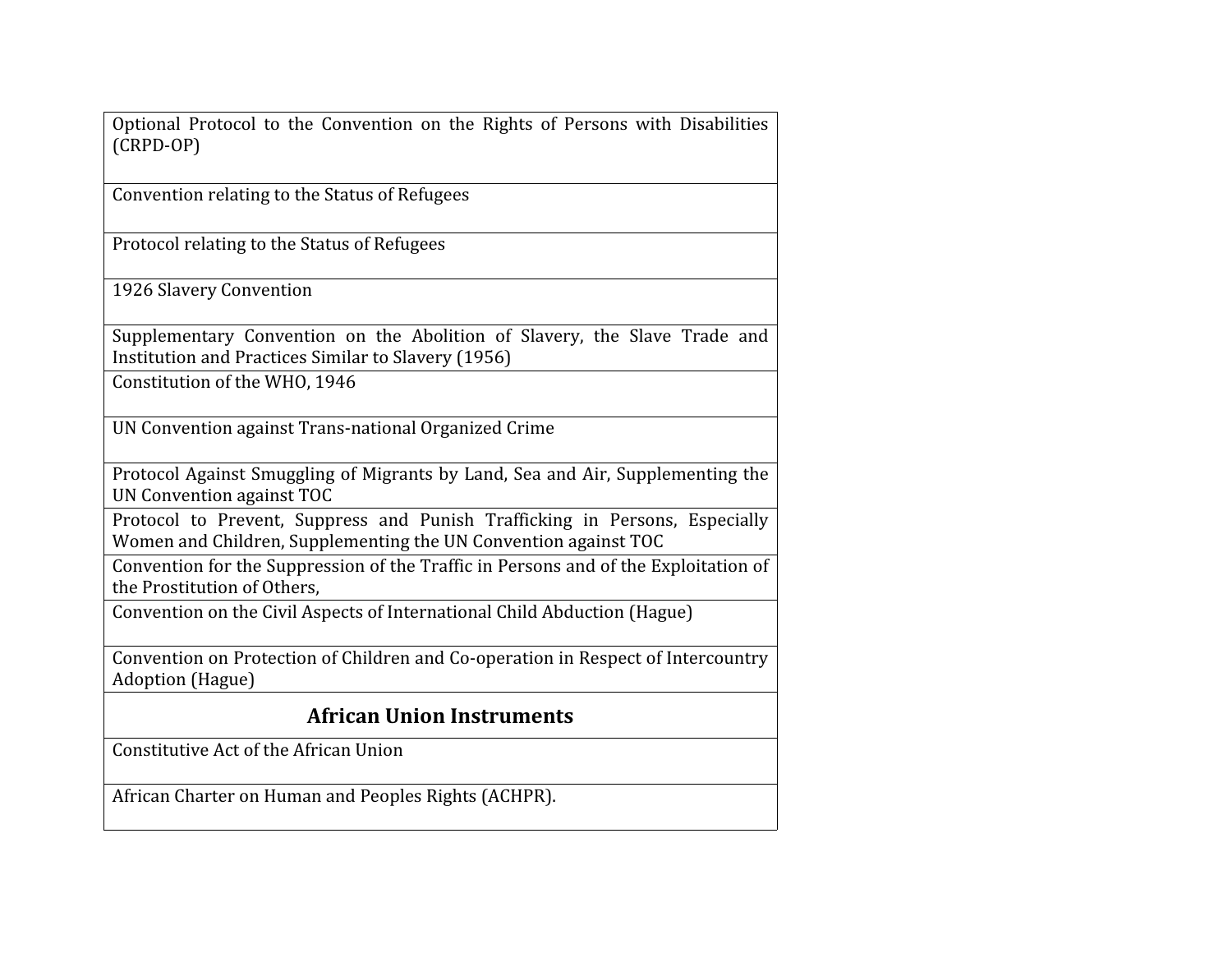AU Convention Governing the Specific Aspects of Refugee Problems in Africa

African Charter on the Rights and Welfare of the Child

Protocol to the ACHPR on the Rights of Women in Africa

Protocol to the ACHPR on the Establishment of an African Court on Human and Peoples' Rights

Cultural Charter for Africa

African Union Youth Charter

## **International Labour Organization**

Forced Labor Convention No. 29.

Freedom of Association and Protection of the Right to Organize Convention No. 87

Right to Organize and Collective Bargaining Convention No. 98

Convention concerning Equal Remuneration for Men and Women Workers for Work of Equal Value (Equal Remuneration Convention)

Abolition of Forced Labor Convention No 105

Convention Concerning Discrimination in Respect of Employment and Occupation No. 111

Minimum Age Convention No. 138

Worst Forms of Child Labour No. 182